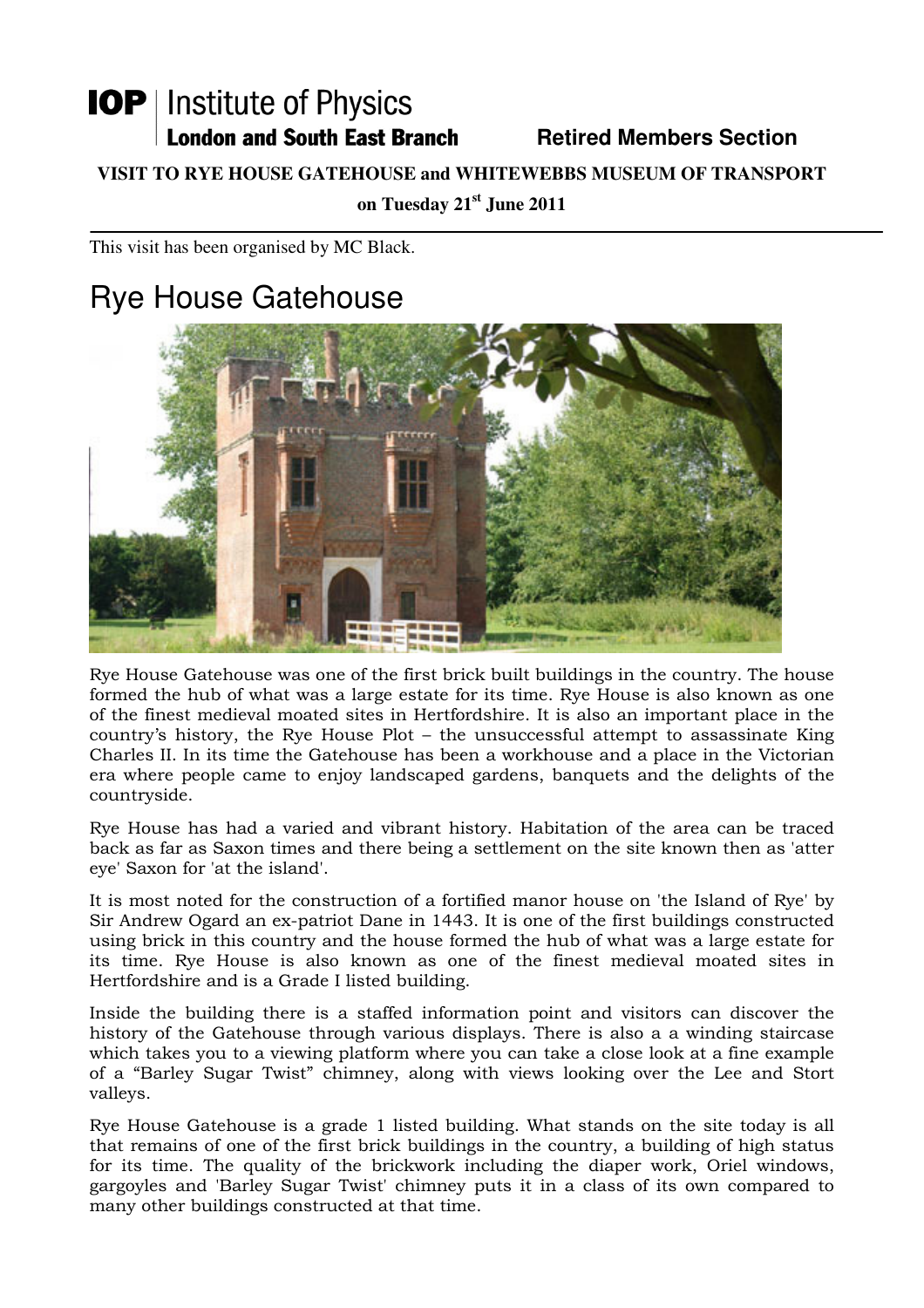#### Information here:

http://www.leevalleypark.org.uk/en/content/cms/leisure/nature\_reserves/rye\_house\_g atehouse/rye\_house\_gatehouse.aspx

or http://tinyurl.com/2afy5nv

# Whitewebbs Museum of Transport



building displaying a variety of vehicles.

More information here: http://www.whitewebbsmuseum.co.uk/

The visit will conclude with tea & biscuits (included)

### Where and when to meet

Meet outside Rye House Gatehouse, Rye House Quay, Rye Road, Hoddesdon, Herts, EN11 0EH at 11.00 am

### Getting there

By train: 09:42 from London Liverpool Street to Rye House, arrives 10:17 10:12 from London Liverpool Street to Rye House, arrives 10:47 Maps and driving directions from Rye House to Whitewebbs Museum are given below.

The museum is owned and operated by the Enfield and District Veteran Vehicle Trust, a registered charity. Everybody involved is an enthusiast and volunteer. The building is an 1898 pumping station that was purchased by the Trust in 1986 in a near derelict state. It originally housed two steam engines and boilers which pumped water from the well below the building into the New River.

Alterations included adding all the floors and staircases, as well as refurbishing the rest. With the main building now complete, the latest development has been the construction of a fire station (housing a 1912 Belsize Fire Engine and a Green Goddess) and, alongside it, a large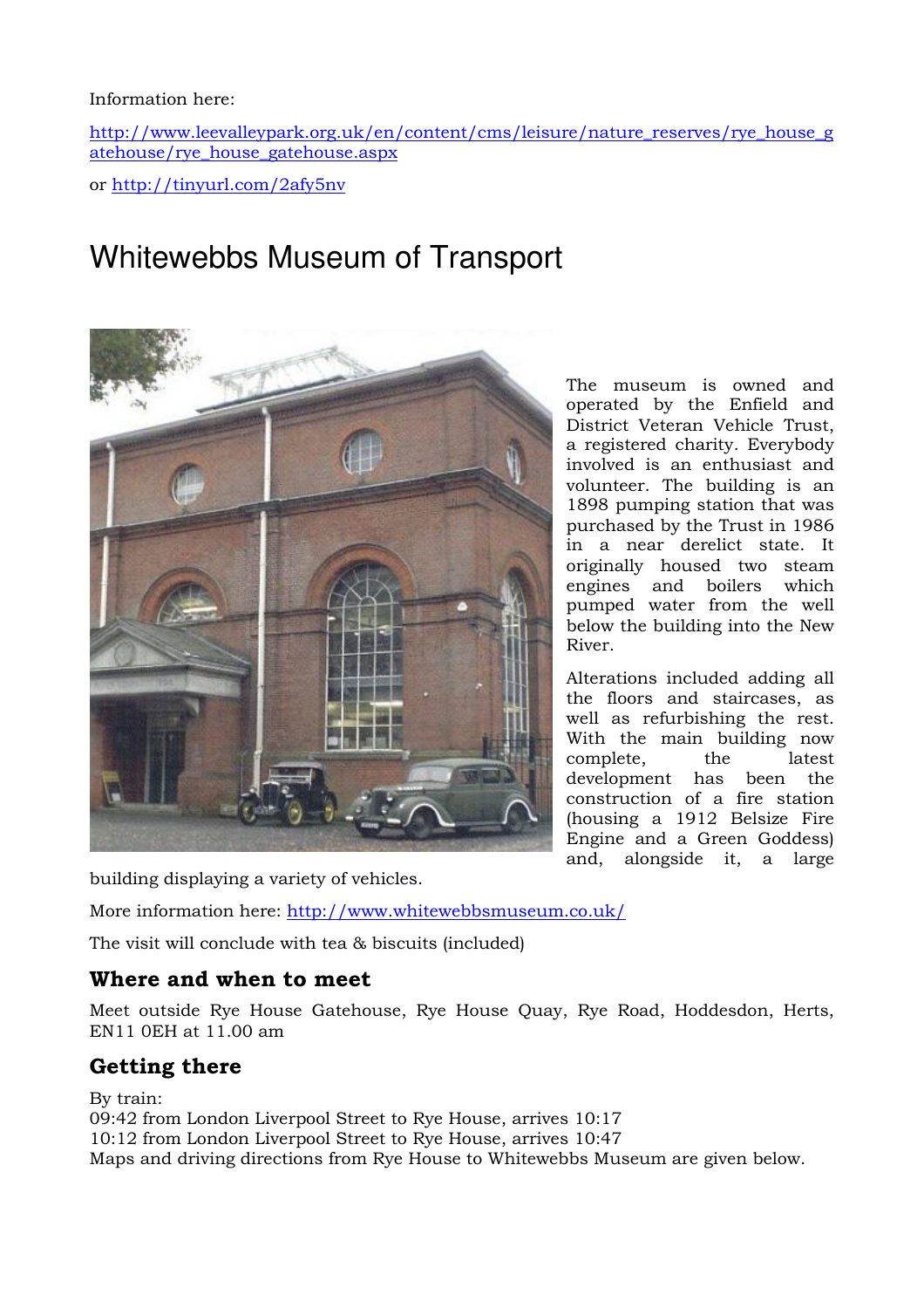#### Lunch arrangements



A private room has been booked for lunch at The Rye House. Members are asked to pre-order lunch which will then be ready, DV, when we arrive at the public house. Members will pay for their own lunch and drinks.

After lunch we will drive to Whitewebbs museum of Transport.

## Maximum and minimum, size of party: 24

Cost: £10.00 per person

### Timetable

| Time  | Details                                        |
|-------|------------------------------------------------|
| 11:00 | Meet at 11:00 at Rye House Gatehouse           |
| 12.15 | Lunch in the function rook at Rye House pub    |
| 13.30 | Drive to White webbs Museum (about 25 minutes) |
| 14.00 | Tour of Whitewebbs Museum                      |
| 16.00 | End of Visit                                   |

### Getting Home by train



### **Contacts** (before the day)

John Belling on mobile 07986 379935 or email john.a.belling.secrems@gmail.com

### Late arrivals on the day – who to contact

MC Black on mobile 07880 980921 or John Belling on mobile 07986 379935